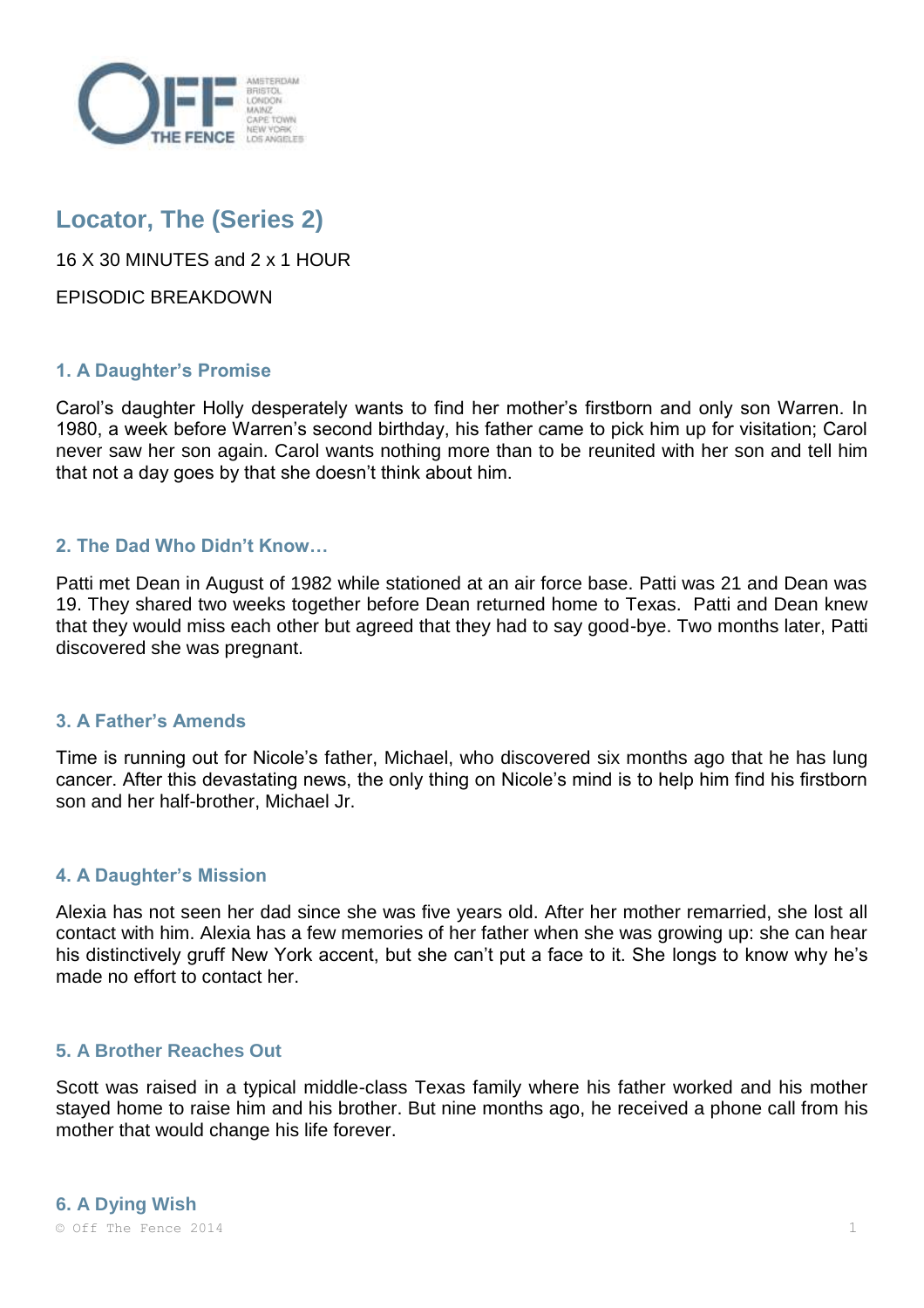Warren Withrow has been living with the guilt of not making good on the dying wish of his best friend, Tracy. In the early 90s, Tracy was diagnosed with HIV and wanted to find a loving home for her daughter, Sarah, before she grew too ill to take care of her.

## **7. A Daughter's Dream**

In 1985, Wendy and Christopher Radcliff's mother, Jennifer, left them to be raised by their paternal grandparents when they were 9 and 10 years old. The brother and sister have called on Troy to locate Jennifer, who originally escaped from an abusive relationship with their father.

## **8. The Truth About Dad**

Jeremy Burgess grew up an only child in a household where the matriarch of his family was his grandmother. Since then, Jeremy has been searching for his father and longing to hear his side of the story and avoid wasting any more valuable time without a dad.

## **9. A Son's Search**

Amy and Chris are newlyweds and Amy contacted Troy to help her husband find his biological father. Chris's mother committed suicide when he was 3, and he was adopted and raised by a maternal cousin and her husband. Chris's grandparents shared as much information about his dad with Chris as they could, but they didn't know much.

#### **10. A Sister's Heartbreak**

Vyanna's family was torn apart years ago due to her parents' abuse and neglect, but she refuses to let the wounds from the past stop her from finding the brother she hasn't seen in 18 years. Addison was taken away from the family at the age of four. Vyanna has enlisted Troy to help her find him and recreate the relationship she lost.

#### **11. A Mother's Peace of Mind**

Cindy Ruff knows what it's like to be on both sides of adoption. As a child, she was given up by her young mother. At 18, she became pregnant and made the tough choice to give up her son. Cindy felt that she wanted to give him the same gift of a two parent home as she had found.

# **12. A Daughter's Struggle**

Kathy lost her father in a fire when she was just 11. Her mother put Kathy and her brother up for adotion, but always regretted it. Now, June and Kathy have both contacted Troy, and are hoping for the impossible dream to become real.

#### **13. A Mother's Healing**

© Off The Fence 2014 25 years ago, Mary and her husband Clement went through a dark period after they were told that Mary was unable to have children. Mary jumped at the chance to take in a neglected two year old